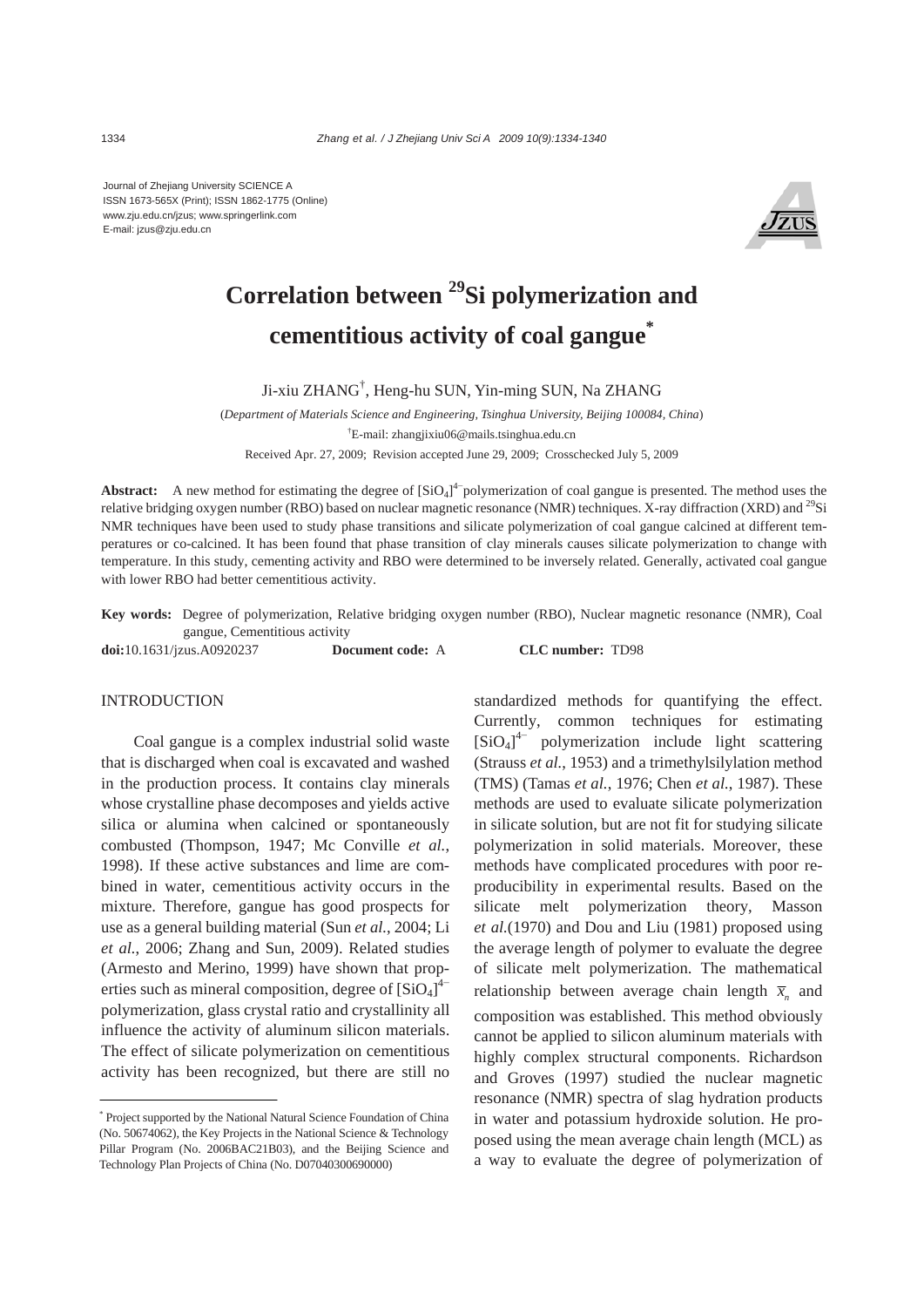silicon and oxygen polyhedron:

$$
MCL = \frac{2\left[Q^{1} + Q^{2}(0\text{Al}) + 3(1\text{Al})/2\right]}{Q^{1}},
$$
 (1)

where  $Q^1$ ,  $Q^2$ ,  $Q^2$ (1Al) are corresponding areas of resonance peaks.

This method is simple and easy to conduct. However, since the indicator, MCL, was proposed for use only for particular hydration products it has a limited scope of application.

As the number of bridging oxygen atoms changes with the degree of  $[SiO<sub>4</sub>]<sup>4</sup>$  polymerization, we propose the concept of relative number of bridging oxygen (RBO) and study the correlation between RBO and cementitious activity in coal gangue.

### RBO METHOD

The NMR technique is an effective way to study atomic coordination structure (Engelhardt *et al.*, 1989; Liu, 2001; Murgier *et al.*, 2004). Indeed, for <sup>29</sup>Si NMR, various coordination structures can be deduced from the observed chemical shifts. Some relationships between coordination structure parameters and  $^{29}$ Si chemical shift are presented in Fig.1.



**Fig.1 Coordination structure diagram of 29Si in silicate**

Coordination structures can be divided into  $Q^0$ ,  $Q^1$ ,  $Q^2$ ,  $Q^3$ , and  $Q^4$  units based on the coordination number (*n* of  $Q^n$ ) of bridging oxygen around the <sup>29</sup>Si. A change in the degree of  $[SiO<sub>4</sub>]<sup>4-</sup>$  polymerization leads to NMR peak shifts (Wang, 2003). The number of bridging oxygen would change from  $Q^n$  to  $Q^{n-1}$  if a Si—O—Si chemical bond breaks (Fig.1). However, if two Si—O⊕ combine to form a Si—O—Si bond, the Si coordination structure would change from  $Q<sup>n</sup>$  to  $Q^{n+1}$ . Therefore, the change in bridging oxygen number can be used as an indicator of polymerization or depolymerization reactions in the system. To formalize this idea, the concept of RBO is proposed. The RBO can be calculated from the relative peak area:

$$
RBO = \frac{1}{4} \cdot \frac{\sum n \, Q^n}{\sum Q^n},\tag{2}
$$

where  $Q^n$  corresponds to the peak area of Si with coordination number *n*.

In Eq.(2), we start with the assumption that all Si coordination structures are  $Q^4$  while the RBO value is 1. The other structural units,  $Q^0$ ,  $Q^1$ ,  $Q^2$ , and  $Q^3$ , are the result of depolymerization of  $Q^4$  units. So the bridging oxygen number ratio of  $Q^n$  units and assumed  $Q^4$  can be used to evaluate the degree of deploymerizaton of assumed  $Q^4$ . Furthermore, the ratio value (RBO) can also be applied to silicate polymerization. Conversely, if the  $Q^4$  unit is deploymerized sufficiently to  $Q^0$ , all Si coordination structures are  $Q^0$ and silicate polymerization is minimized. At the same time, the RBO value is 0.

To improve the accuracy of calculation, the preconditions, such as chemical shifts determination, structure classification, peak overlap separation and peak area calculation, must be conducted as meticulously as possible. The ranges of  $^{29}$ Si chemical shifts for different structural units of silicate samples are shown in Table 1 (Lippmaa *et al*., 1980). Research has shown that the chemical shifts deviate when Si atoms are substituted with Al atoms. In fact, the deviation range increases with substitution number (Engelhardt, 1987). In a general model, the coordination structure can be written as  $O<sup>n</sup>$  (*m*Al), where *m* is the number of substituted Al atoms such that  $m < n$ and *n*<4. As chemical shifts resulting from substitution may lead to incorrect structure classification, the substitution effect would be ignored in the standard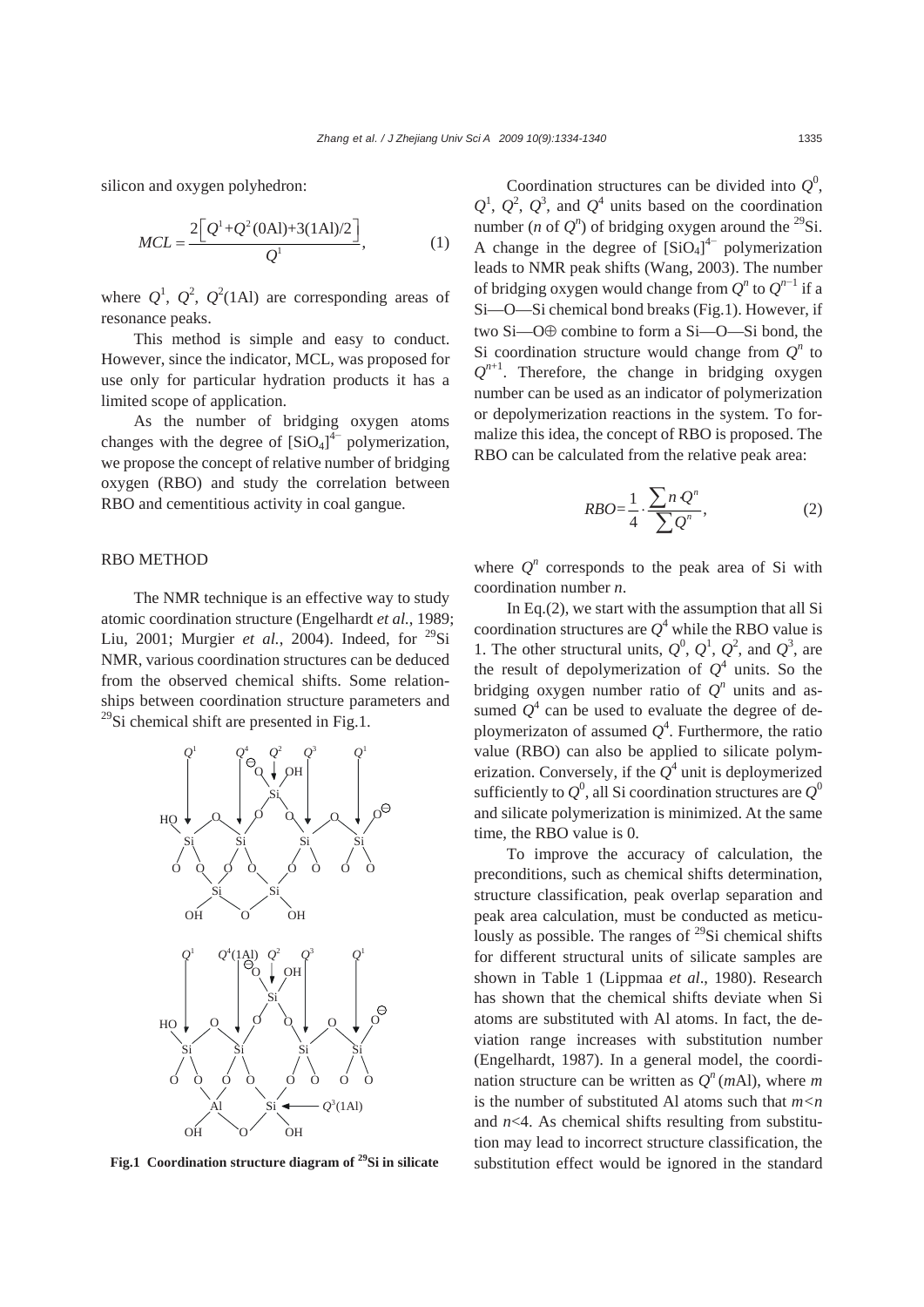$Q<sup>n</sup>$  chemical shift range in this study. However, for the chemical shifts between  $Q^n \sim Q^{n+1}$ , which arise mainly because of substitution effects of neighboring coordination atoms, the coordination structure should be classified as  $O^{n+1}$ .

**Table 1 Ranges of 29Si chemical shifts for different structural units of silicate species** 

| Connectivity |                         | Chemical shift     |  |
|--------------|-------------------------|--------------------|--|
|              | Type                    | $(\times 10^{-6})$ |  |
| $Q^0$        | Orthosilicate (monomer) | $-66 \sim -74$     |  |
| $O^1$        | Pyrosilicate (dimmer)   | $-77 \sim -82$     |  |
| $O^2$        | Linear chains or ring   | $-85 - 89$         |  |
| $O^3$        | Cross-linked chains     | $-92 - 100$        |  |
|              | 3D network              | $-103 - 115$       |  |

### EXPERIMENT

#### **Materials**

The coal gangue used in this experiment was from Fangshan, Beijing, China, while clinker was from the Xingang, Beijing Cement Plant, China. The specific surface area of ground coal gangue was 545 m<sup>2</sup>/kg. The chemical composition of raw materials tested using X-ray fluorescence (XRF) (XRF-1700, Japan) is shown in Table 2.

**Table 2 Chemical composition of raw materials (%, w/w)**

| Raw      | Chemical composition |             |                                                                                                |  |                |      |  |  |
|----------|----------------------|-------------|------------------------------------------------------------------------------------------------|--|----------------|------|--|--|
| material |                      |             | $SiO_2$ Al <sub>2</sub> O <sub>3</sub> CaO K <sub>2</sub> O MgO Fe <sub>2</sub> O <sub>3</sub> |  |                |      |  |  |
| Gangue   |                      | 45.57 16.35 |                                                                                                |  | 1.93 2.85 1.56 | 6.02 |  |  |
| Clinker  |                      | 21.94 5.27  | 64.1                                                                                           |  | 1.77 1.88      | 2.96 |  |  |

## **Testing conditions**

Ground coal gangue was calcined at 600, 900, or 1200 °C for 3 h. Coal gangue and calcium oxide were mixed together at a ratio of 10 to 1 before being co-calcined at 800 °C for 3 h.

The strength of coal gangue mortar was tested according to the China Standard GB/T17671-1999 (1999). Coal gangue and clinker were mixed together at a ratio of 1 to 1. The water to solid ratio was 0.30.

X-ray diffractometer (XRD) analysis was conducted using a Rigaku D/max-RB XRD (Japan) with Cu  $K_{\alpha}$  radiation, 40 kV voltage, 100 mA current and 2 $\theta$  scanning, at a scanning speed of 4  $\degree$ /min.

NMR analysis was conducted using a BRUKER-AM300 (Germany). A zirconia rotor with a diameter of 7 mm and a length of 20 mm was used.

The <sup>29</sup>Si NMR testing resonant frequency was 59.62 MHz and the rotor working frequency was 4000 r/s; the repeat time delay was 2 s and the sampling time was 0.246 s; the pulse width was 45° and the spectral width was 30 kHz; the test temperature was room temperature. The NMR data were analyzed using NUTS software.

### RESULTS AND DISCUSSION

### **Phase transition of calcined coal gangue**

XRD patterns of coal gangue calcined at 600, 900, or 1200 °C and precondition gangue are shown in Fig.2. The diffraction peaks of different phases in gangue are clear and sharp. This indicates a high degree of crystal in crystalline phases and a small amount of amorphous phase in gangue. The principal mineral phases in gangue are quartz, muscovite, leuchtenbergite and a small amount of feldspar. For all calcination temperatures, no obvious change was observed in the diffraction peaks of quartz and feldspar.



**Fig.2 XRD pattern of coal gangue at precondition gangue and 600, 900, 1200 °C** 

In XRD patterns, a diffraction peak (117) of muscovite becomes lower at 600 °C. Other diffraction peaks of muscovite appear to weaken at 900 °C and disappear at 1200 °C.

The diffraction peak (002) of leuchtenbergite weakened significantly at 600 °C, but diffraction peak (001) strengthened slightly. As leuchtenbergite is a clay mineral with a three-octahedron structure, the hydroxyl between lamellar would break away at a certain temperature. At the same time, the hydroxyl of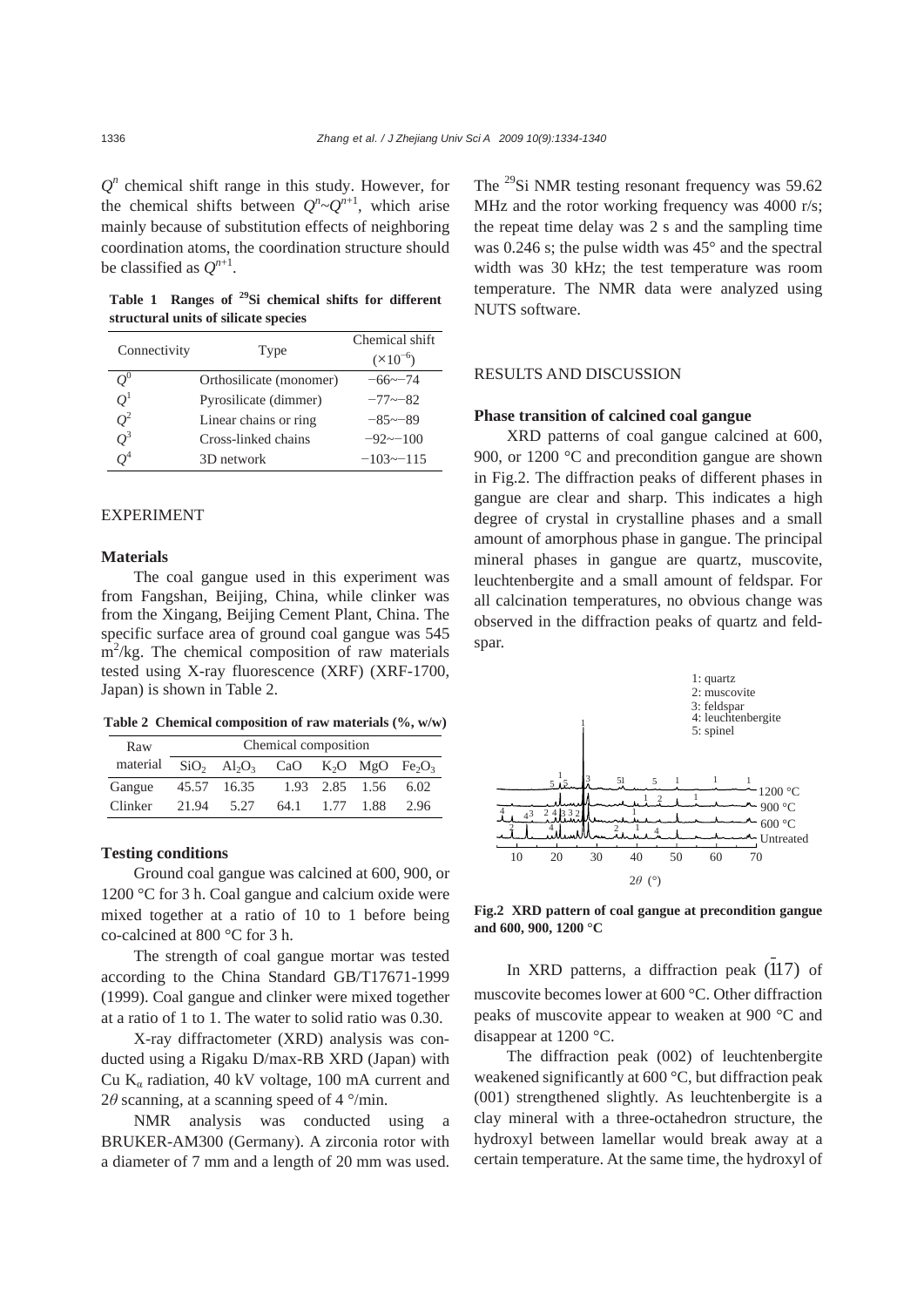2:1 lamellar is unchanged, so diffraction peak (001) intensifies (Yang, 1992), while the other diffraction peaks weaken or even disappear.

As the calcination temperature reaches 1200 °C, the hydroxyl of the talc layer breaks away from the structure. The diffraction peaks disappear with destruction of leuchtenbergite structure. New diffraction peaks (at 2*θ*=35.56°, 18.80°, 30.99°, that is, *d*=0.246, 0.470, 0.288 nm) appeared at 1200  $^{\circ}$ C. These peaks are diffraction peaks (311), (111) and (220) of spinel which is a product of leuchtenbergite decomposition at high temperatures.

## **Correlation between degree of polymerization and cementitious activity of calcined gangue**

NUTS is a "toolbox" of professional software for processing and displaying NMR data, which calculates peak separations, line fitting curves and relative peak areas.

 $^{29}$ Si magic angle spinning (MAS)-NMR spectra of precondition gangue and gangue calcined at 600, 900, and 1200 °C respectively are shown in Figs.3a~3d. Fig.3a shows <sup>29</sup>Si MAS-NMR spectra of precondition gangue. There are two clear resonance peaks partly overlying each other whose chemical shifts are  $-86.742\times10^{-6}$  and  $-106.454\times10^{-6}$ . The chemical shifts of these two peaks are in the range of  $Q^2/Q^4$  units. The <sup>29</sup>Si MAS-NMR spectra were analysed using NUTS software and the other two independent imaginal line peaks were obtained. The relative area ratio of these two peaks was 100 to 7.3.

 $^{29}$ Si MAS-NMR spectra of calcined gangue at 600 °C are shown in Fig.3b. There are two clear resonance peaks, with chemical shifts of  $-88.083\times10^{-6}$  and  $-108.046\times10^{-6}$  for  $Q^2/Q^4$  groups in silica polymorphs. The shape of the peaks is more acuate than those in Fig.3a and they are separated from each other significantly. Fig.3a analysis methods were used, peaks were separated and calculated. The relative area ratio of these two peaks was 100 to 3.58.

From the spectra of gangue calcined at 900 °C (Fig.3c), the peak of  $Q^2$  is divided into two resonance peaks, with chemical shifts of  $-79.810\times10^{-6}$  and  $-92.050\times10^{-6}$  respectively. The intensity of the  $Q^4$ peak at  $-107.794\times10^{-6}$  was strengthened. These three peaks correspond to  $Q^1/Q^2/Q^4$  structure units. Overlapping peaks were separated by software. The calculated ratio of areas was: 2.63 to 100 to 7.70.



**Fig.3 29Si MAS-NMR spectra of (a) precondition gangue, (b) gangue calcined at 600 °C, (c) 900 °C and (d) 1200 °C**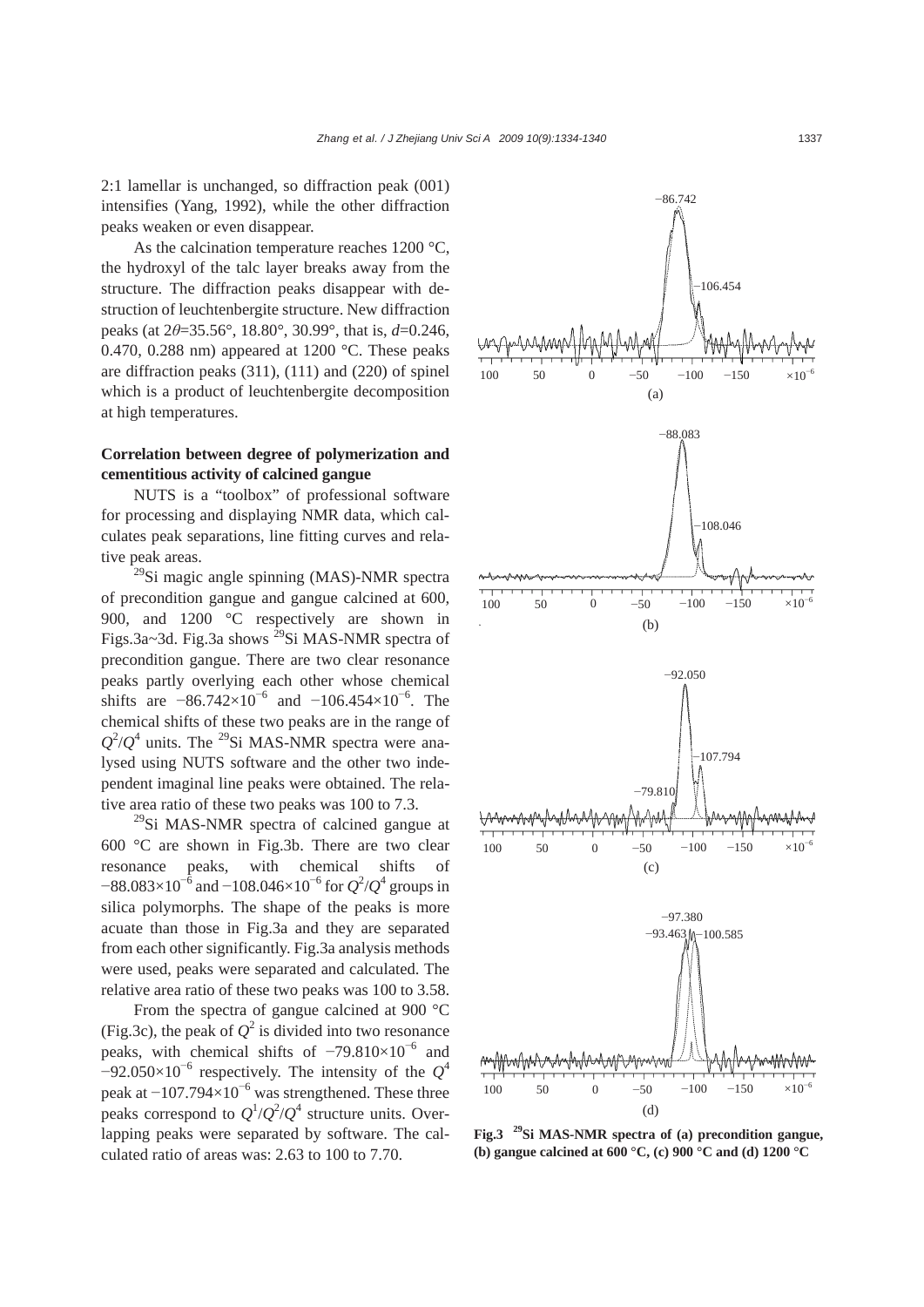The shapes of MAS-NMR spectra from coal gangue melted at 1200 °C (Fig.3d) were different from those above. The divided resonance peaks restack together. The  $Q^4$  resonance peak in Fig.3b disappears. There are three visible peaks. Their chemical shifts, at  $-93.463 \times 10^{-6}$ ,  $-97.380 \times 10^{-6}$ , and  $-100.585$  $\times 10^{-6}$  respectively, are in the range of  $Q^{2\times 3}/Q^{3}/Q^{3\times 4}$ units. After peak separation and relative area calculation, the resulting area ratio was 92.49 to 1.2 to 100.

 $^{29}$ Si MAS-NMR spectra of co-calcination gangue are shown in Fig.4. A new clear sharp resonance peak at  $-69.865 \times 10^{-6}$  for  $Q^0$  units was obtained. The chemical shifts of the other two resonance peaks were  $-88.802\times10^{-6}$  and  $-105.143\times10^{-6}$ , corresponding to  $Q^2$  and  $Q^4$ . The same method was used to determine the relative area ratio: 41.69 to 100 to 9.01.

<sup>29</sup>Si structure units of clay minerals in coal gangue such as leuchtenbergite and muscovite correspond to  $Q^{2-3}$  (Chen, 1996), but the <sup>29</sup>Si structure units of quartz and feldspar correspond to  $Q^4$ . Quartz and feldspar are more stable than clay minerals. There is little change in the calcination process. But clay minerals decompose which induces  $^{29}$ Si structure units to change from  $Q^{2-3}$  to  $Q^{1-2}$ . As there are only small amounts of  $Q^1$  and  $Q^3$ , the resonance peaks in the spectra belong to the  $Q^2$  range. When the calcination temperature rises to 900 °C, almost all clay minerals decompose, so there is a weak resonance peak corresponding to  $Q^1$ . As the calcination temperature reaches 1200 °C, other peaks except quartz and spinel in the XRD pattern disappear, so the  $Q^4$ resonance peaks in NMR pattern strengthen.



**Fig.4 29Si MAS-NMR spectra of co-calcined gangue**

The relative number of bridging oxygen resulting from different calcined gangue and co-calcined gangue estimated from the RBO formula are presented in Table 3.

| Tuone of the $\sigma$ of activities compared $\sigma$ |                                                |       |       |       |       |  |  |  |
|-------------------------------------------------------|------------------------------------------------|-------|-------|-------|-------|--|--|--|
|                                                       | Precondition 600 °C 900 °C 1200 °C Co-calcined |       |       |       |       |  |  |  |
|                                                       |                                                |       |       |       | 41.69 |  |  |  |
| $Q^1$                                                 |                                                |       | 2.63  |       |       |  |  |  |
| $Q^2$                                                 | 100                                            | 100   | 100   |       | 100   |  |  |  |
| $Q^3$                                                 |                                                |       |       | 93.69 |       |  |  |  |
| $Q^4$                                                 | 7.37                                           | 3.58  | 7.70  | 100   | 9.01  |  |  |  |
| <b>RBO</b>                                            | 0.535                                          | 0.518 | 0.527 | 0.879 | 0.392 |  |  |  |

**Table 3 RBO of activitied coal gangue** 

The RBO of gangue calcined at 600 and 900 °C were slightly lower than those of the precondition coal gangue. The RBO value increased markedly at 1200 °C. The abrupt increase in RBO value results from the mixture becoming molten causing  $[SiO<sub>4</sub>]<sup>4</sup>$ to polymerize. The degree of polymerization reaction at this temperature is much greater than depolymerization, so the RBO value of gangue calcined at 1200 °C increases significantly. These results show that the degree of polymerization of coal gangue first decreases and then increases with higher calcination temperatures. Song (2004) reached a similar conclusion about the degree of polymerization of calcined coal gangue. This indicates that the RBO of aluminum silicon material could be used to estimate the change in the degree of polymerization.

The results from standard tests of the mechanical properties of mortar with precondition, co-calcined coal gangue and gangue calcined at 600 or 900 °C are shown in Fig.5. The mortar was cured for 3, 7, or 28 d. From the experimental data, the mechanical strength of calcined gangue at 600 °C was significantly higher than that of precondition gangue. But the mechanical strength of coal gangue calcined at 900 °C was slightly lower than that at 600 °C. The mechanical strength decreased dramatically when the calcination temperature rose to 1200 °C. The pozzolanity of the calcined coal gangue arises from the decomposition products of clay minerals—active silica or alumina. From the results of XRD, the peaks of spinel and quartz were intensified in gangue at 1200 °C. These two phases are too stable to react with lime. NMR results also showed that the structure units  $Q^4$ , which correspond to frame structure, increase significantly at 1200 °C. Frame structure is the most stable structure for silicate minerals and was unlikely to react with other materials in this system. So the mechanical properties decreased when the calcination temperature was 1200 °C.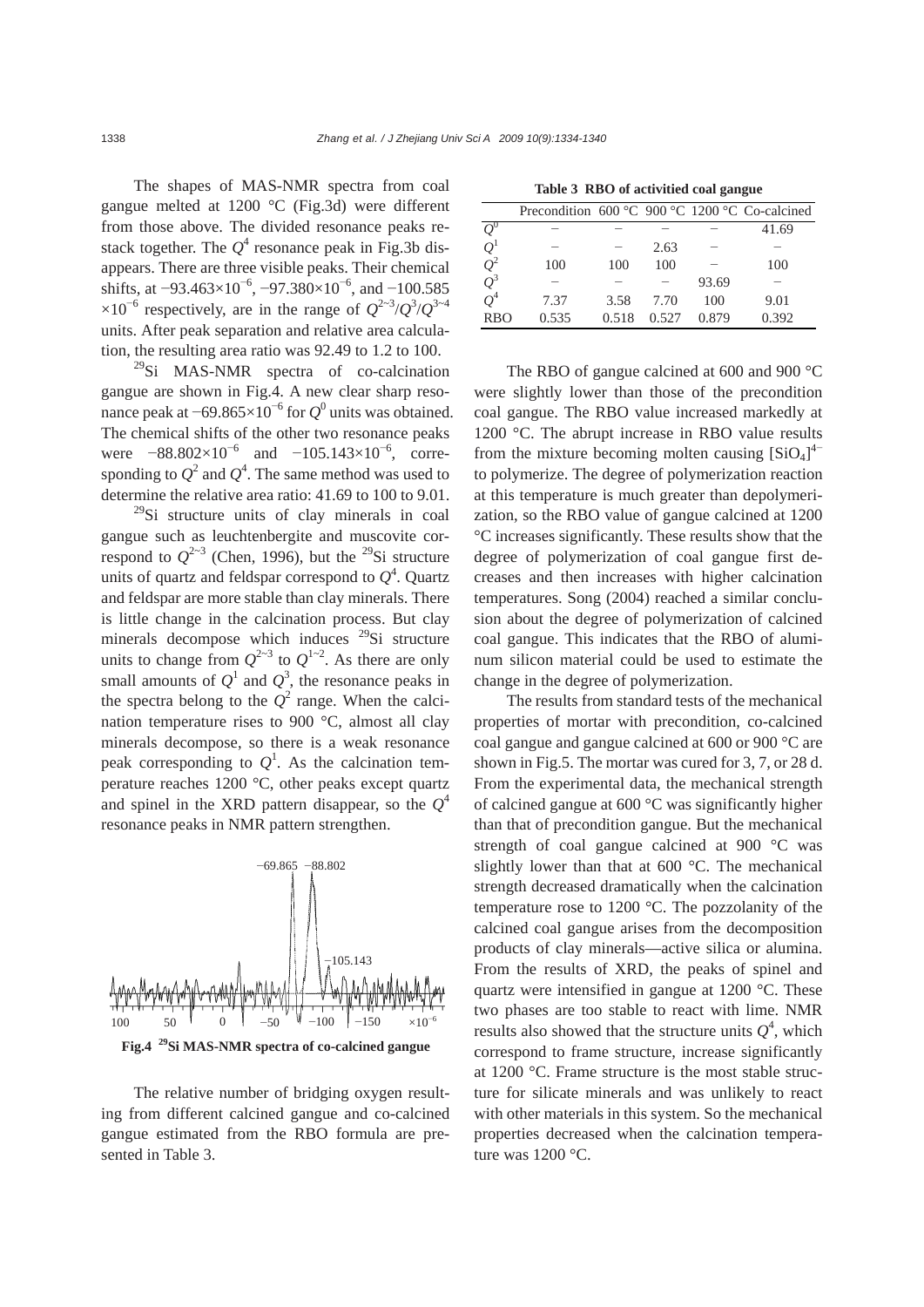

**Fig.5 Mechanical properties of mortar with coal gangue cured for 3, 7, or 28 d** 

A negative correlation was found between the RBO and mechanical strength (Fig.6). But the negative correlation was nonlinear. There was little difference in RBO between coal gangue with precondition and 900 °C calcination, but the mechanical strength of precondition gangue was significantly lower than that of gangue calcined at 900 °C. This results from the full crystal structure of clay minerals strengthened by chemical stability, although the degree of Si-O polymerization of clay minerals with chip structure is not high. So the cementitious activity of raw coal gangue is significantly lower than that of gangue calcined at 900 °C (Feng, 2000; Gu and Wang, 2008). Many factors influence cementitious activity. Among these factors, the degree of polymerization is important (Qian and Cai, 2004). Generally, cementitious activity benefits from a reduction in the degree of polymerization. Thus, reducing the degree of polymerization is an important way to optimize cementitious activity. The RBO provides an effective way to evaluate the degree of Si-O polymerization, which has a negative correlation with cementitious activity.



#### **Fig.6 Correlation between RBO and cementitious quality**

## **CONCLUSION**

(1) The RBO provides an effective way to evaluate the degree of Si-O polymerization in coal gangue.

(2) An increase in calcination temperature first decreases the calcined gangue's RBO. Higher calcination temperatures ranging from 900~1200 °C improve the RBO values. The RBO values increase significantly at 1200 °C.

(3) Co-calcination of gangue produces a large number of  $Q^0$  structures, which leads to a decrease in RBO value and a significant increase in the cementitious activity of the gangue sample.

(4) The correlation between RBO and cementitious activity is inverse and nonlinear.

#### **References**

- Armesto, L., Merino, J.L., 1999. Characterization of some coal combustion solid residues. *Fuel*, **78**(5):613-618. [doi:10. 1016/S0016-2361(98)00164-1]
- Chen, X.C., 1996. Application of  $^{29}Si$  and  $^{27}Al$  NMR to characterizing clay minerals. *Petroleum Exploration and Development*, **23**(4):70-74.
- Chen, X.L., Wang, Z.W., Yang, N.R., 1987. A study on the polymeric distribution of  $\left[SiO_4\right]^4$  tetrahedron in silicate glass part I. analytic method of trimethylsilylation gas chromatography. *Journal of the Chinese Ceramic Society*, **15**(1):84-89 (in Chinese).
- Dou, S.X., Liu, H.K., 1981. Silicate melt polymerization and its application. *ACTA Metallurgica Sinica*, **17**(4):454- 460.
- Engelhardt, G., 1987. High-resolution Solid-state NMR of Silicates and Zeolites. Central Institute of Physical Chemistry Academy of Sciences of the GDR, Berlin, German Democratic Republic.
- Engelhardt, G., Luger, S., Buhl, J.C., 1989.<sup>29</sup>Si MAS NMR of aluminosilicate sodalites correlations between chemical shifts and structure parameters. *Zeolites*, **9**(3):182-186. [doi:10.1016/0144-2449(89)90023-7]
- Feng, B., 2000. Study on coal-refuse activity. *Shanghai Environmental Sciences*, **19**(7):394-353 (in Chinese).
- GB/T17671-1999, 1999. Examining Methods for Cementation Sand Strength. State Bureau of Quality and Technical Supervision, National Standard of the People's Republic of China.
- Gu, B.W., Wang, P.M., 2008. Dissolving-out characteristics of active component in thermal activated calcined coal gangue. *Journal of Materials Science & Engineering*, **26**(4):530-534.
- Li, D.X., Song, X.Y., Gong, C.C., 2006. Research on cementitious behavior and mechanism of pozzolanic cement with coal gangue. *Cement and Concrete Research*, **36**(9):1752-1759. [doi:10.1016/j.cemconres.2004.11.004]